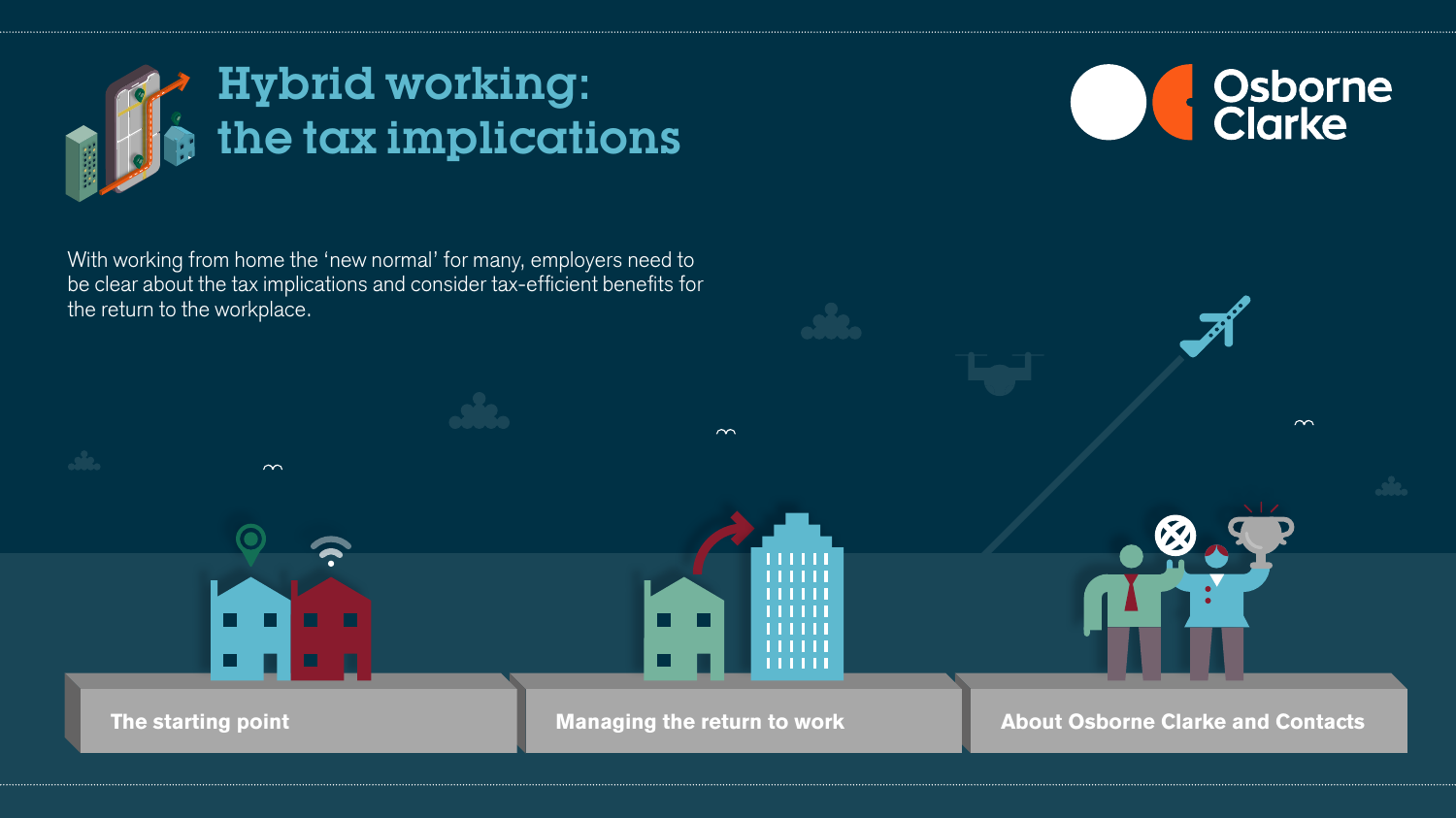m

# **The starting point**

The employer and employee need to be clear about the tax implications of working from home. Where expense payments are made to – or benefits in kind provided for – an employee, they are generally taxable on the employee. However, a number of exemptions apply in the context of homeworking. Employers should carefully consider whether any of these apply to their arrangements.

# **Employer-provided equipment**

Will home office equipment such as laptops be provided by the employer? If it is provided directly to an employee then an exemption may apply. It is important that a policy is adopted on the use of equipment provided for private use, making it clear that the property continues to belong to the employer.



# **Employee provides the equipment**

What if the employee buys the equipment and is reimbursed by their employer for the cost? Generally, this will be taxable as employment income. A temporary exemption from income tax and National Insurance contributions (NICs) may be available where an employer reimburses the cost to an employee of purchasing home office equipment (provided conditions are satisfied). It is hoped that HMRC will extend this exemption, and perhaps even make it permanent, given the seismic shift from the office to homeworking.

## **Homeworking household expenses**

What about other expenses such as increased electricity and heating costs? An employer can make a payment to an employee for the reasonable additional costs the employee incurs while working from home, provided that the employee is doing so under "homeworking arrangements". These should be properly documented, and to fall within the exemption the employee must, in fact, work from home regularly. An employer can make a flat-rate payment of up to £6 per week tax-free where homeworking arrangements exist, or agree a greater scale rate payment with HMRC.

### **Broadband**

If an employee already pays for a broadband connection then any reimbursement of the cost of the connection by the employer will be subject to income tax and NICs (as there is no additional household expense as a result of the homeworking arrangements). However, if the employee does not have a home broadband connection and needs such a connection in order to work from home, then the cost can be reimbursed tax-free by the employer.

# **Travel**

What if an employee works from home and is occasionally required to travel to the office? The tax treatment of travel expenses is a complex area, involving considerations such as the objective requirements of the job, whether the expenses are incurred in "ordinary commuting", and identifying permanent and temporary workplaces.



**The starting point Managing the return to work About Osborne Clarke and Contacts**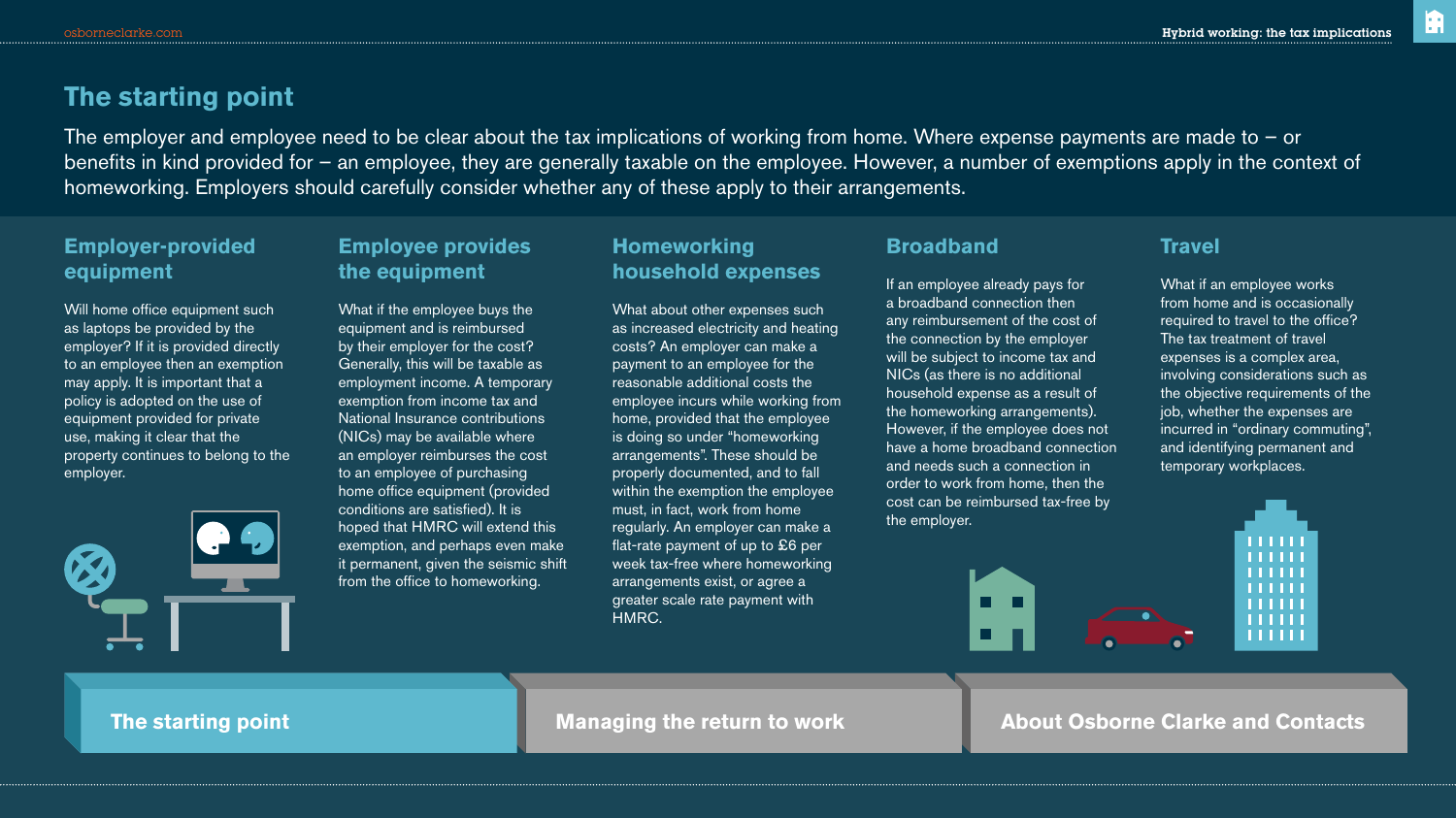m

# **Managing the return to work**

The shift to homeworking seems set to continue for the foreseeable future. However, employers will also be mindful of managing the return to work, either on a full or partial basis. What tax incentives are available to employers wishing to encourage a return to work?

**Although the range of tax-efficient salary sacrifice arrangements have been restricted in recent years, a number of important benefits continue to attract tax relief (due to their wider societal benefits). An employer may also consider other possible tax-exempt benefits.**